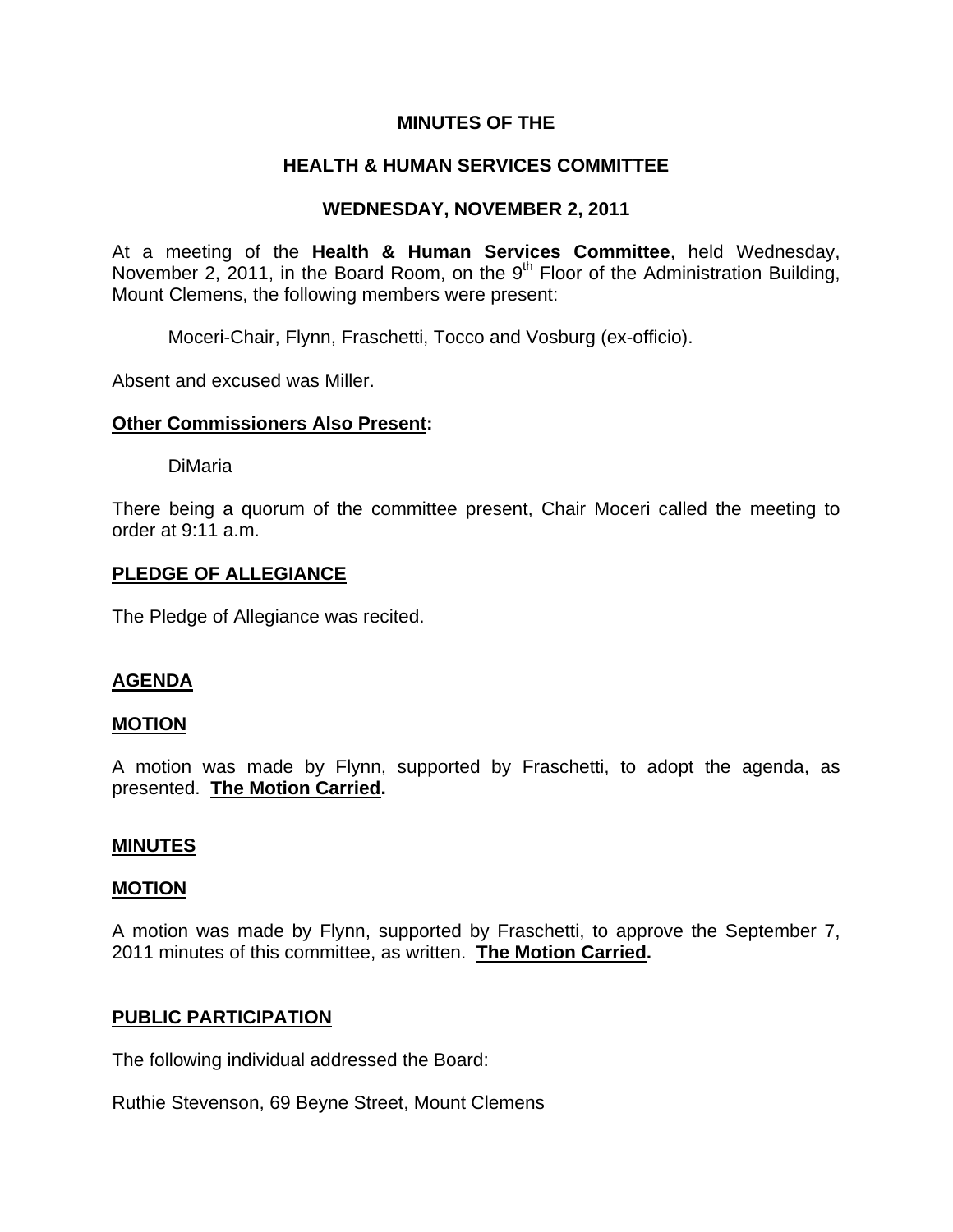## **EDUCATIONAL PUBLIC HEARING ON FOOD SYSTEMS AND POLICY**

Chair Moceri felt with the real change in demographics, the economy, and with a strong agricultural base in the northern part of the county, that the Board has a unique opportunity to be a leader in making food accessible and creating an economy around food. The county has a strong manufacturing base and skill set of leveraging, utilizing, and transferring into a different way of thinking about food and utilizing it as an opportunity.

She thanked all of those in attendance for today's hearing. She then thanked Vicky Mazzola, legislative intern, for her efforts in coordinating the panelists. She spoke about the upcoming Food Policy Summit that will be held in February 2012.

#### Congresswoman Debbie Stabenow

A pre-recorded message from Congresswoman Debbie Stabenow was shown on the overhead drop down screens.

### Statement from Office of Congressman Sander Levin

A one-page letter dated November 2, 2011 from Congressman Sander Levin was distributed.

Keith Nelson read the letter on behalf of Congressman Sander Levin who was not able to attend this morning's hearing.

### Panelists:

Rick Foster, Ph.D., Professor, W.K. Kellogg Chair in Food, Society and Sustainability at Michigan State University and Director of MSU Extension's Greening Michigan Institute at Michigan State University

Dr. Rick Foster provided statistics on the population in Southeast Michigan and in Macomb County who do not have easy access to fresh fruits, vegetables, or quality food. He addressed four major focus areas of work at the Greening Michigan Institute. He spoke about community food systems, food society and sustainability, global production of food offset by local production, and metro food, not urban food. The future will be local food and not like a niche market. He believes there is a real opportunity in Southeast Michigan, because of not only having a water shed, but also having a food shed.

### Cheryl Simon, Coordinator, Detroit Food Policy Council

A booklet entitled "The Detroit Food System Report 2009-2010" was distributed.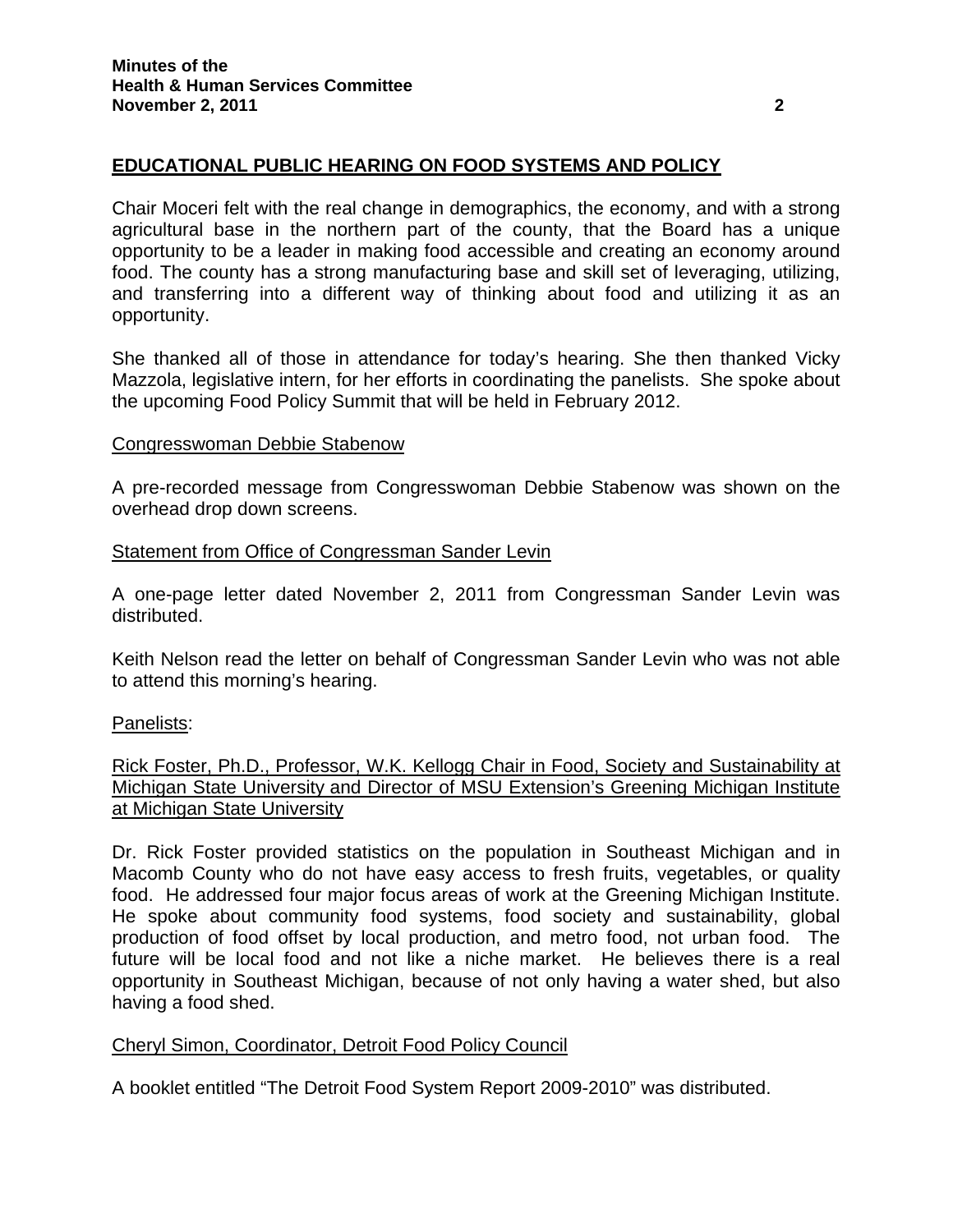Cheryl Simon gave a PowerPoint slide presentation. Key topics consisted of the following:

- Mission of the Detroit Food Policy Council (DFPC)
- Early History
- DFPC is Formed
- 21 Seats Represent Sectors
- DFPC Goals
- Healthy Food Access
- Community Food Justice
- Schools and Institutions
- Urban Agriculture
- Current Focus

## Aaron Martin, TLC Charitable City Garden

Aaron Martin explained how he turned a vacant piece of land in downtown Mount Clemens into a charitable garden that benefits the Anton Art Center. This past growing season, he delivered fresh produce to numerous local businesses and in turn donated some of the proceeds to the Anton Art Center to promote art education. The garden was also used for educational purposes. His mission for next year is to extend the garden bed and have residents come to the garden on a regular basis.

### Susan Goodell, President/CEO, Forgotten Harvest

A folder containing numerous pieces of information was distributed.

Susan Goodell spoke about hunger being a critical and growing issue and illustrated the magnitude of the problem here in Macomb County. She explained how their food rescue operation works. They have 30 refrigerated trucks on the road rescuing food, volunteers repackage food, help with meal assembly for prepared foods, and help harvest foods. Donated food is delivered the same day throughout the tri-county area.

Statistics show for fiscal year ending June 30, 2011, they rescued and distributed 1.6 million pounds of food here in Macomb County. Despite 51% growth for the new fiscal year, more food is desperately needed. She recognized the generous Macomb County food donors who choose to donate their food rather than discard it.

Statistics show 96 billion pounds of food goes to waste every year in this country; onequarter of the food produced in this country goes to waste. Statistics show one-quarter of the children in Macomb County are hungry.

The following commissioners spoke: Flynn, Fraschetti, Vosburg and DiMaria.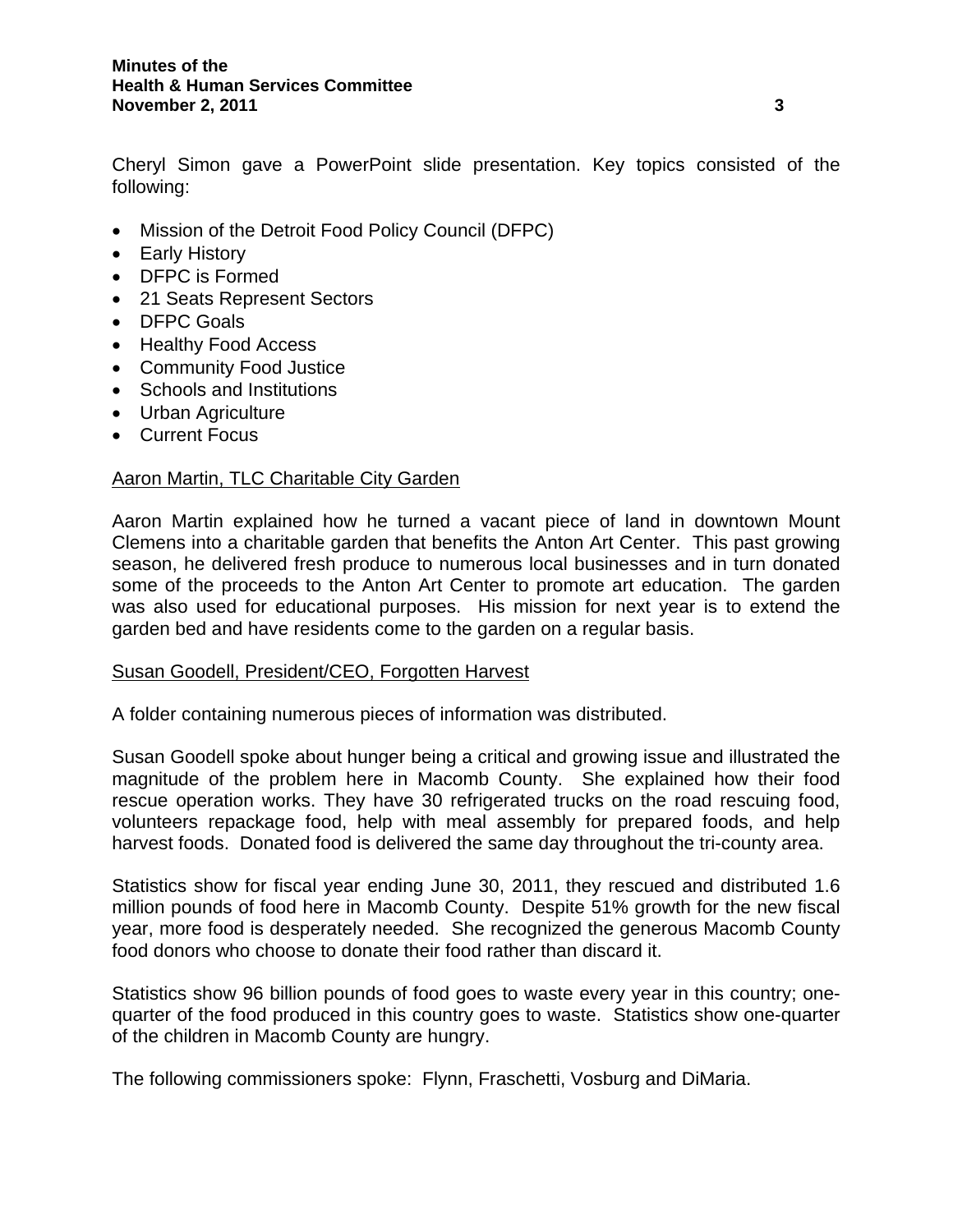## Katherine Benford, Director of the Senior Citizen Nutrition Program, MCCSA

Katherine Benford gave a PowerPoint slide presentation. Key topics consisted of the following:

#### **Senior Nutrition Program: What We Do**

- Older Americans Act Disease prevention through nutrition Prevent social isolation Help maintain independence
- MCCSA Senior Nutrition Program provides 1,400 home-delivered meals Monday-Friday 1,100 volunteers 425 cafeteria-style meals Monday-Friday Served at 22 locations
- Our community partners 22 locations in community centers, senior centers, and senior living facilities

#### **Senior Nutrition Program: Our Strengths**

Safe Food

- 7 local kitchens prepare meals
- 22 locations monitored and licensed by the Health Department
- Staff trained in proper food handling

### Healthy Food

- Meals are friendly to most dietary restrictions or preferences
- Meals are rich in: Fruits and vegetables
	- Whole grains Low fat dairy

## **Senior Nutrition Program: Gaps Identified**

• Access to food

 Indicate not having enough money to buy food they need 37 percent of congregate participants 35 percent of home-delivered meal participants Indicate no access to healthy, fresh food on weekends 26 percent of congregate participants 22 percent of home-delivered meal participants

• Senior Nutrition Program meals are primary source of fresh foods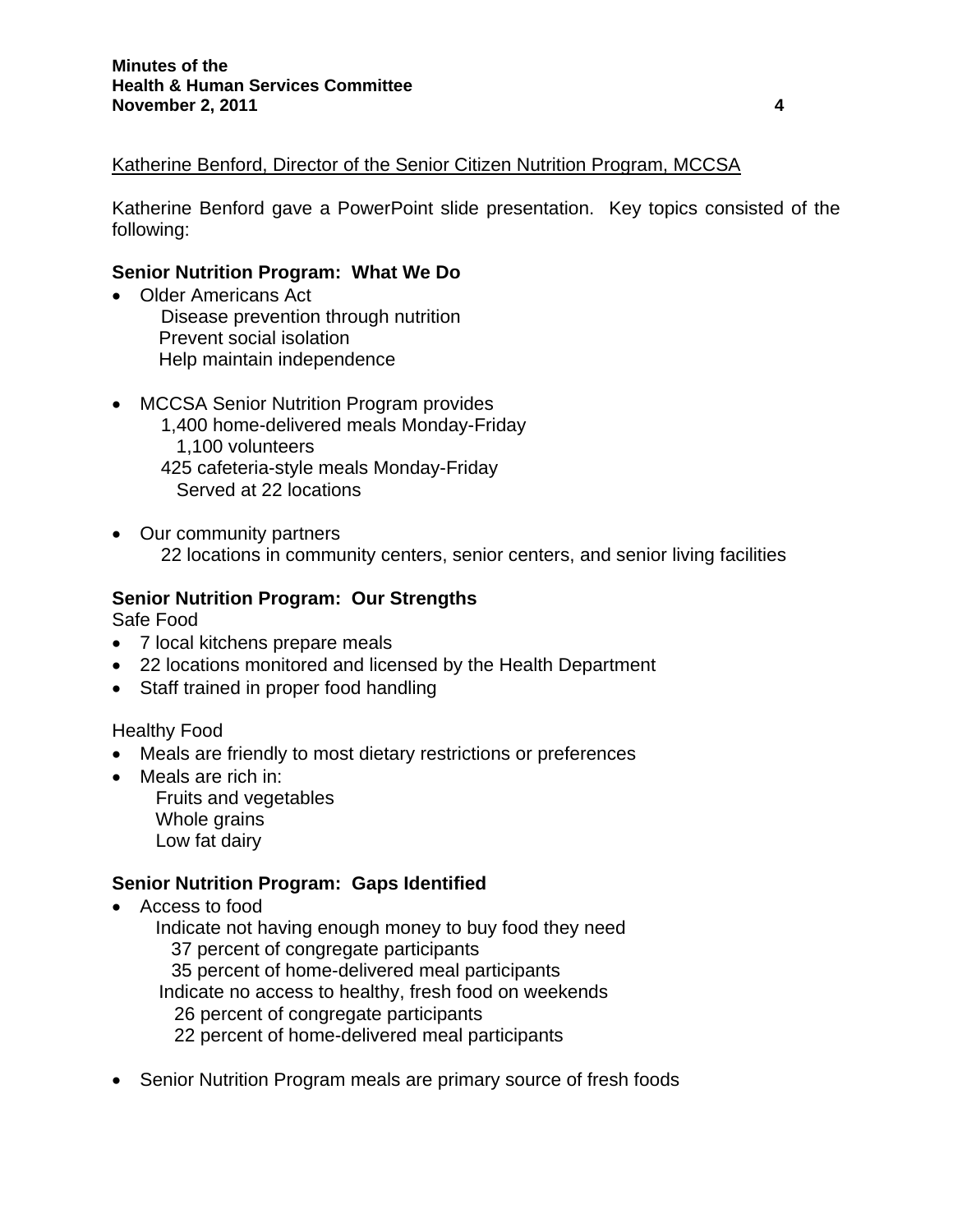## Sue Figurski, Food Coordinator for the Macomb Food Program, MCCSA

Sue Figurski gave a PowerPoint slide presentation. Key topics consisted of the following:

## **Macomb Food Program: What We Do**

- Mission is to feed the hungry in Macomb County
- Started in 1975
- Operate warehouse Accept food donations Process and distribute emergency food Store and distribute non-emergency food
- Network of 55 pantry distribution sites
- Provided pantry sites with 1.9 million pounds of food at no cost to the pantry Canned and boxed food products Frozen protein items Dairy foods Fresh fruits and vegetables
- Distributed food boxes to over 150,000 individuals

## **Macomb Food Program: Our Strengths**

- 80,000 hours of volunteer service Volunteers in warehouse and pantry network
- Overseen by a 16-member advisory board of directors
- Community Partners Gleaners Community Food Bank of Southeast Michigan Forgotten Harvest
- Non-emergency/commodity food distribution
	- The Emergency Food Assistance Program (TEFAP) Distributed 950,000 pounds of food Serve approximately 4,500 households per month Focus: HOPE (Commodity Supplemental Food Program/CSFP) Distributed 150,000 pounds of food Serve approximately 300 households per month

## **Macomb Food Program: Gaps Identified**

- 45 percent reduction in FEMA Emergency Food and Shelter funding
- Majority of food distributed is canned or boxed items
- Nutritional value of donated food
- Fresh food availability is limited seasonally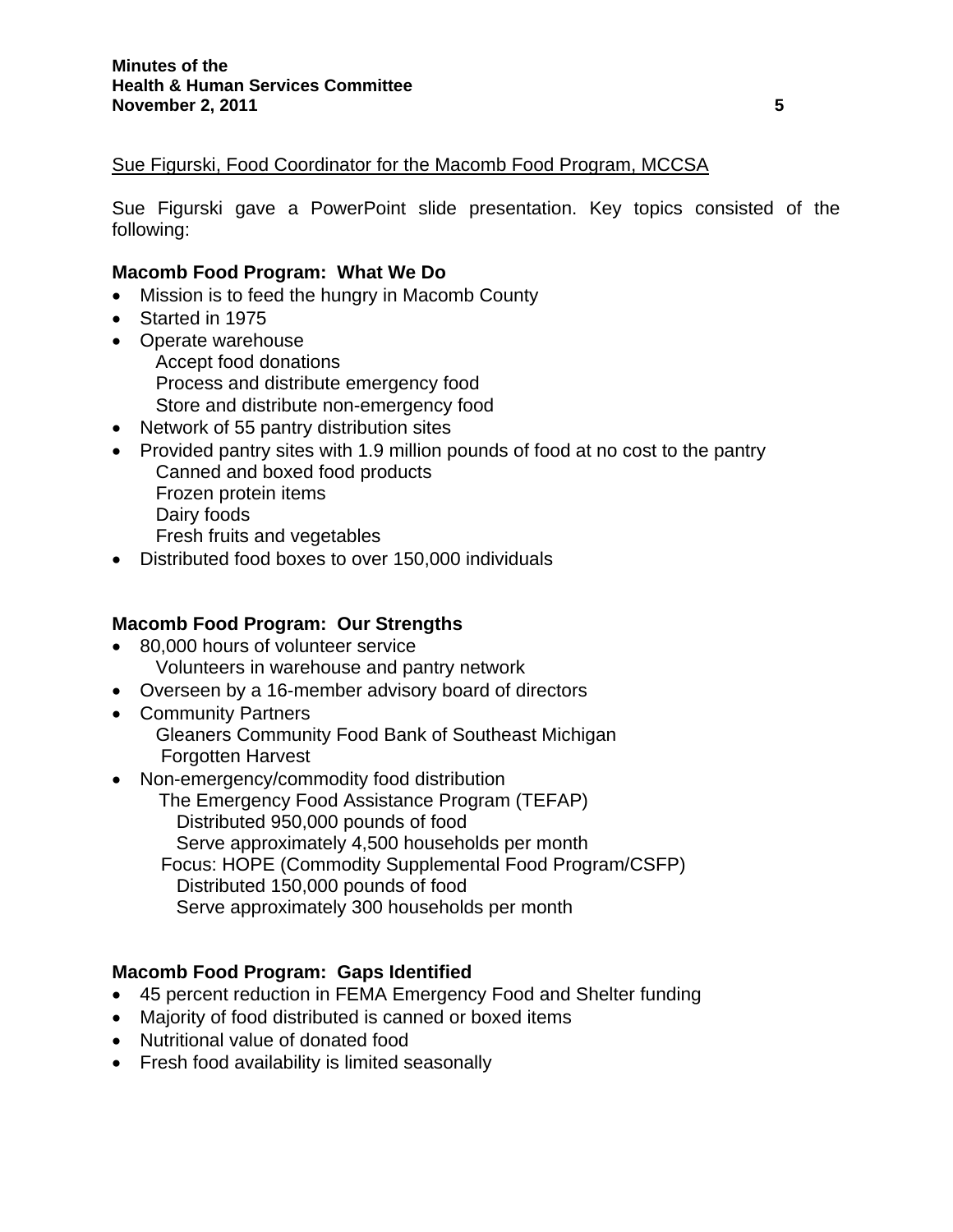Eileen Haraminac, Extension Educator, Health and Nutrition Institute, Michigan State University Extension

Eileen Haraminac gave a PowerPoint slide presentation. Key topics consisted of the following:

## **MSU Extension Nutrition USDA Funded**

Expanded Food Nutrition Education Program

- Provides nutrition education to families with children
- 87% of EFNEP participants who reported income are at or below 100% poverty, earning \$22,050 year or less
- Provides nutrition education to families with children
- Group setting in community outreach

Supplemental Nutrition Assistance Program

- Reaches low income seniors (60+)
- Developmentally disabled
- Youth (in eligible schools and afterschool programs) free and reduced lunch eligibility
- Group setting in community

## **Staff Delivering Program**

Macomb-MSUE Nutrition 4 programming staff, 1 Supervising Educator

Macomb Population 831,427  $10.9\% = 90,626$  persons in poverty 3% = 2,719 MSUE nutrition reach

New in 2011 – Addressing the need – 7 Community Nutrition volunteers programming in Macomb schools

## **Macomb-MSU Extension Nutrition**

• TOTAL EFFORT

|  | • EFNEP 2009-2011 |        | Adults (families) | 600   |
|--|-------------------|--------|-------------------|-------|
|  | • SNAP 2009-2011  | Adults |                   | 400   |
|  |                   | Youth  |                   | 1,141 |

Not typical of programming coverage-restructuring years (2010-11) 2,141

Nutrition Services: Performed by Extension Educator

• Food preservation classes; food safety presentations; community collaboratorpartner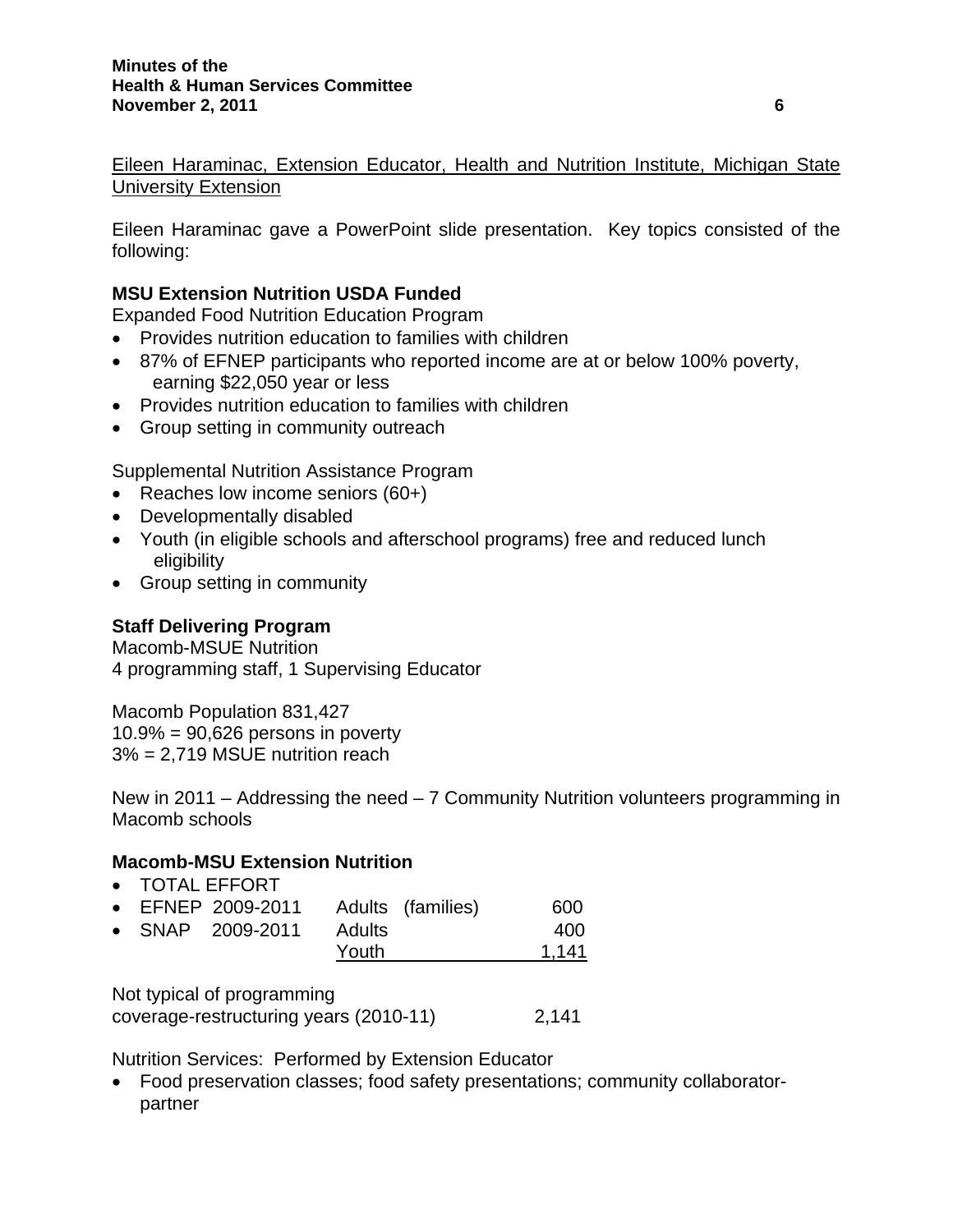## **Students Eligible for Free or Reduced Priced Lunch**

## • **Macomb County Priority School Districts % Free/Reduced Lunch**

Eligible for MSUE nutrition @ 50% +

| 1. Academy of Warren              | 98.61 |
|-----------------------------------|-------|
| 2. Ben Ross Public School Academy | 92.02 |
| 3. Global Preparatory Academy     | 89.94 |
| 4. Van Dyke                       | 84.57 |
| 5. Conner Creek Academy           | 81.32 |
| 6. Fitzgerald                     | 78.68 |
| 7. Mount Clemens                  | 78.45 |
| 8. East Detroit                   | 74.47 |

## **Partnerships**

Macomb County Food Program MSU College of Osteopathic Medicine-S(P)artner's Program Mount Clemens Schools Programming in Macomb County Schools

Solid Ground, FYI, Abigayle Ministries, Compassion Pregnancy, senior housing sites, CSDD, developmental housing sites, Priority Health, DHS, WIC

Kathe Hale, Extension Educator, Greening Michigan Institute, Michigan State University Extension

Kathe Hale gave a PowerPoint slide presentation. Key slides covered included:

- Map of Macomb County USDA "Food Deserts" by Census Tract
- Map of Macomb County Percentage of Housing Units With No Vehicles
- Map of Macomb County SNAP Eligible Schools
- Map of Macomb County Food Resources

### **Community Food Systems Initiatives in Macomb County**

- Macomb Food Systems Council
- All About Food Conference February 8, 2012
- Farm to School/Institution Programs
- School, youth and community gardens
- 15 garden mini-grants funded by United Way

The following commissioners spoke: Moceri, Flynn and Fraschetti.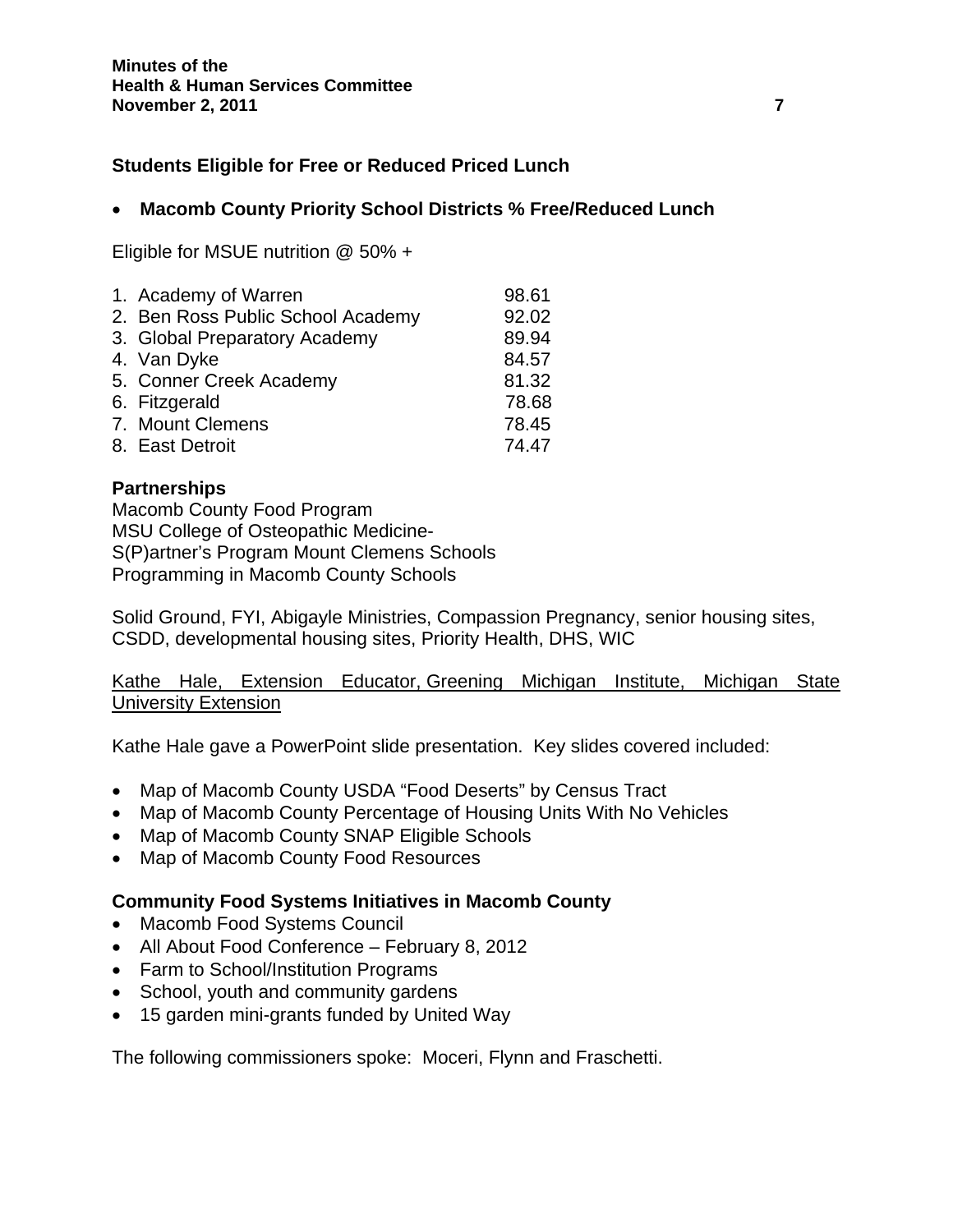## **Audience participation:**

Terri Campion, 19095 Pine Cone, Macomb Township (on behalf of the United Way) Ruthie Stevenson, 69 Beyne Street, Mount Clemens Ted Confer, 12957 Pearl, Shelby Township

The committee took a recess at 11:43 a.m. and reconvened at 11:58 a.m.

## **ADOPTION OF PROCLAMATION OF FOOD SYSTEMS AND POLICY**

A copy of the proclamation was attached to the final agenda.

## **COMMITTEE RECOMMENDATION – MOTION**

A MOTION WAS MADE BY FLYNN, SUPPORTED BY FRASCHETTI, TO RECOMMEND THAT THE BOARD OF COMMISSIONERS ADOPT A PROCLAMATION OF FOOD SYSTEMS AND POLICY **(OFFERED BY MOCERI)**. FURTHER, A COPY OF THIS BOARD OF COMMISSIONERS' ACTION IS DIRECTED TO BE DELIVERED FORTHWITH TO THE OFFICE OF THE COUNTY EXECUTIVE. **THE MOTION CARRIED.** 

## **VETERANS**

### **Report by Veterans' Services Department**

Kermit Harris overviewed his report. He then spoke about a new program through a coordinated effort with other agencies to assist veterans. Statistics show out of the 50 states, including D.C., Puerto Rico, and Guam, of those 53 areas, Michigan is  $53^{\text{rd}}$  in bringing money and benefits to the veterans, per capita. He met with representatives from Simasko and Simasko and has been invited to appear on their cable show to explain the function of the Veterans' Services Department. Lastly, he introduced Fred Warner who runs the Veterans Food Bank located on 12 Mile Road on Mondays.

The following commissioner spoke: Moceri.

### **MOTION**

A motion was made by Flynn, supported by Fraschetti, to receive and file the monthly status report for September 2011, as submitted by Kermit Harris, Director of Veterans' Services Department. **The Motion Carried.**